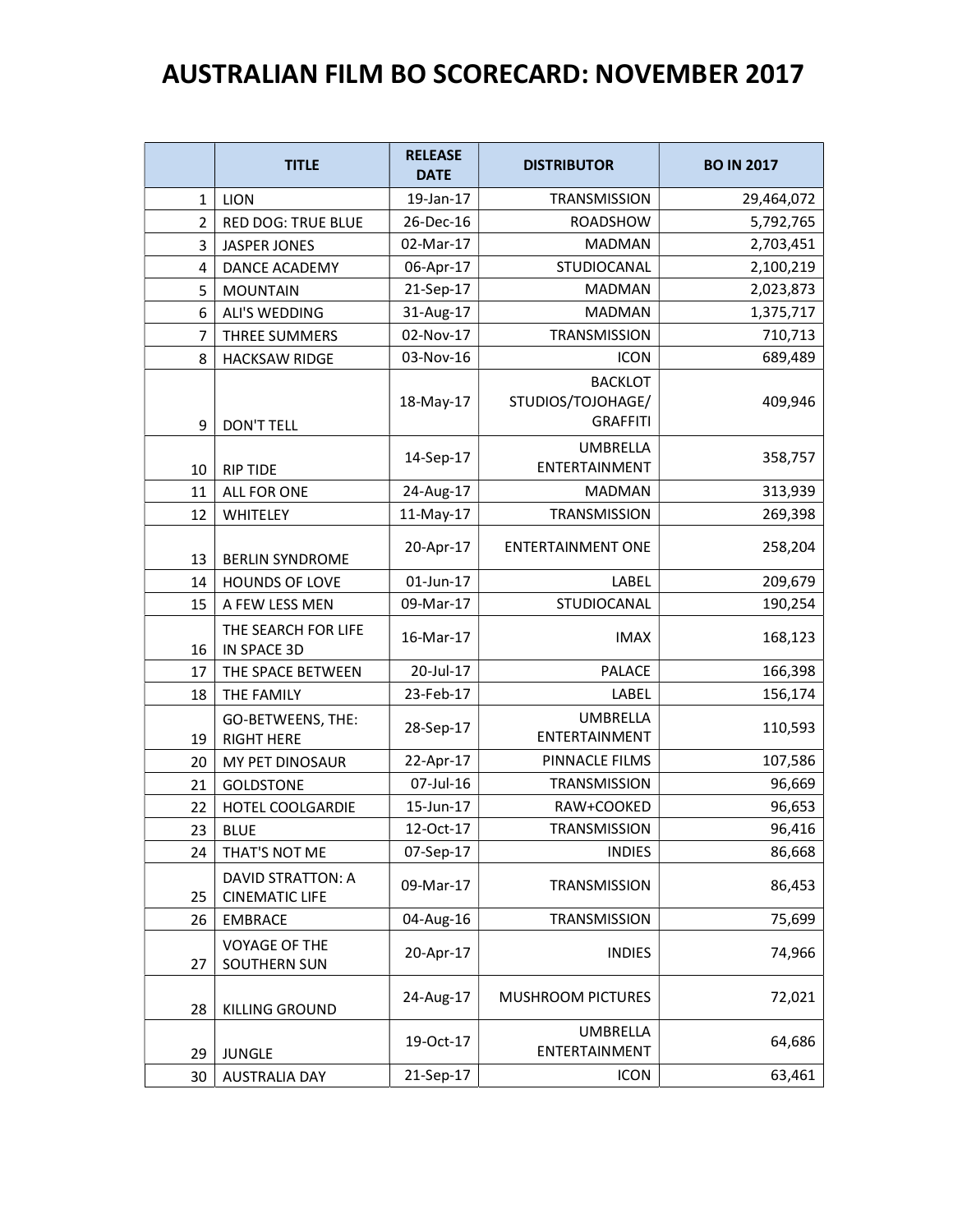| 31 | NAMATJIRA PROJECT                                                | 07-Sep-17 | <b>UMBRELLA</b><br>ENTERTAINMENT        | 56,831 |
|----|------------------------------------------------------------------|-----------|-----------------------------------------|--------|
| 32 | DESCENT INTO THE<br><b>MAELSTROM: RADIO</b><br><b>BIRDMAN</b>    | 20-Jul-17 | <b>UMBRELLA</b><br>ENTERTAINMENT        | 52,443 |
| 33 | WHAT IF IT WORKS                                                 | 12-Oct-17 | LABEL                                   | 51,263 |
| 34 | THE DEATH AND LIFE OF<br>OTTO BLOOM                              | 16-Mar-17 | <b>BONSAI FILMS</b>                     | 45,372 |
| 35 | <b>EMO THE MUSICAL</b>                                           | 04-May-17 | <b>BONSAI FILMS</b>                     | 40,640 |
| 36 | <b>MONSTER FEST</b><br>TRAVELLING SIDESHOW                       | 09-Mar-17 | <b>MONSTER PICTURES</b>                 | 34,440 |
| 37 | ZACK'S CEREMONY                                                  | 30-Mar-17 | <b>UMBRELLA</b><br>ENTERTAINMENT        | 33,119 |
| 38 | <b>SALT BRIDGE</b>                                               | 27-Jul-17 | <b>EROS AUSTRALIA</b>                   | 32,317 |
| 39 | <b>AUSTRALIAN BALLET:</b><br><b>COPPELIA</b>                     | 29-Apr-17 | <b>CINEMA LIVE</b>                      | 31,642 |
| 40 | THE OSIRIS CHILD:<br><b>SCIENCE FICTION</b><br><b>VOLUME ONE</b> | 18-May-17 | <b>MADMAN</b>                           | 29,340 |
| 41 | <b>ROUGH STUFF</b>                                               | 16-Mar-17 | UMBRELLA<br>ENTERTAINMENT               | 23,235 |
| 42 | HIDDEN UNIVERSE 3D                                               | 05-Sep-13 | <b>IMAX</b>                             | 22,890 |
| 43 | <b>RAISING THE BAR</b>                                           | 11-Mar-17 | <b>BACKLOT STUDIOS</b>                  | 17,371 |
| 44 | THE LEGEND OF BEN<br><b>HALL</b>                                 | 01-Dec-16 | PINNACLE FILMS                          | 15,114 |
| 45 | <b>MONSIEUR</b><br>MAYONNAISE                                    | 01-Dec-16 | <b>ANTIDOTE FILMS</b>                   | 15,038 |
| 46 | BETTER WATCH OUT                                                 | 23-Nov-17 | <b>RIALTO</b>                           | 12,375 |
| 47 | <b>BAD GIRL</b>                                                  | 27-Apr-17 | <b>CURIOUS FILMS</b>                    | 9,698  |
| 48 | <b>EVENT ZERO</b>                                                | 31-Aug-17 | PINNACLE FILMS                          | 9,145  |
| 49 | <b>INNUENDO</b>                                                  | 20-Oct-17 | <b>UMBRELLA</b><br><b>ENTERTAINMENT</b> | 6,682  |
| 50 | <b>BOYS IN THE TREES</b>                                         | 20-Oct-16 | MUSHROOM PICTURES                       | 6,633  |
| 51 | THE BUTTERFLY TREE                                               | 23-Nov-17 | VENDETTA                                | 6,527  |
| 52 | WINTER AT WESTBETH                                               | 02-Feb-17 | <b>INDIES</b>                           | 5,845  |
| 53 | <b>TANNA</b>                                                     | 05-Nov-15 | <b>CONTACT FILMS</b>                    | 5,659  |
| 54 | <b>INDIGO LAKE</b>                                               | 23-Apr-17 | <b>INDIES</b>                           | 5,322  |
| 55 | <b>ELLA</b>                                                      | 17-Nov-16 | <b>RONIN</b>                            | 5,195  |
| 56 | <b>BAD BLOOD</b>                                                 | 12-Oct-17 | POTENTIAL                               | 5,139  |
| 57 | <b>ZELOS</b>                                                     | 07-Sep-17 | Athabasca Film                          | 3,722  |
| 58 | <b>LOVESTUCK</b>                                                 | 24-Aug-17 | MAGIC BOX ENT.                          | 3,282  |
| 59 | CHASING ASYLUM                                                   | 26-May-16 | <b>CINEMAPLUS</b>                       | 3,232  |
| 60 | <b>SWEET COUNTRY</b>                                             | 25-Jan-18 | <b>TRANSMISSION</b>                     | 3,064  |